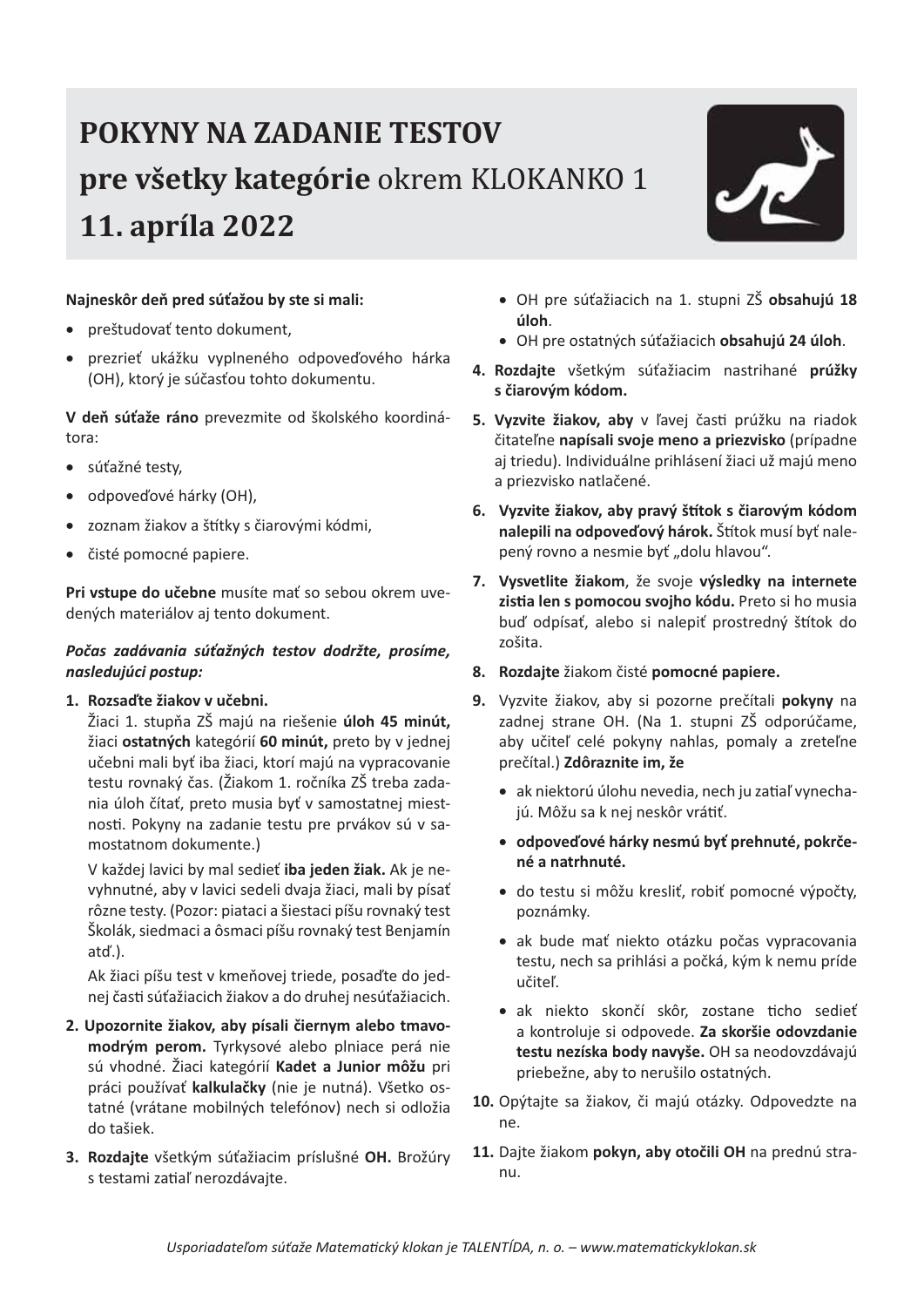#### Vypĺňanie údajov v záhlaví OH:

- 12. Vyzvite žiakov, aby v rubrike "Kategória" vyznačili krížikom kategóriu, v ktorej súťažia.
- · žiaci 2. ročníka ZŠ súťažia v kategórii Klokanko 2,
- žiaci 3. ročníka ZŠ súťažia v kategórii Klokanko 3.  $\bullet$
- · žiaci 4. ročníka ZŠ súťažia v kategórii Klokanko 4,
- · žiaci 5. ročníka ZŠ súťažia v kategórii Školák 5.
- · žiaci 6. ročníka ZŠ a prímy osemročných gymnázií (OG) súťažia v kategórii Školák 6,
- · žiaci 7. ročníka ZŠ a sekundy OG súťažia v kategórii Benjamín 7,
- · žiaci 8. ročníka ZŠ a tercie OG súťažia v kategórii Beniamín 8.
- · žiaci 9. roč. ZŠ a kvarty OG súťažia v kategórii Kadet 9,
- · žiaci 1. a 2. ročníka SOŠ súťažia v kategórii Kadet O12,
- · žiaci 1. a 2. ročníka G a kvinty a sexty OG súťažia v kategórii Kadet G12,
- žiaci 3. a 4. roč. SOŠ súťažia v kategórii Junior O34,
- · žiaci 3. a 4. ročníka G a septimy a oktávy OG súťažia v kategórii Junior G34.

Vekové kategórie pre žiakov päťročných bilingválnych škôl:

- · žiaci 1. ročníka súťažia v kategórii Kadet 9,
- · žiaci 2. a 3. ročníka bilingválnych gymnázií súťažia v kategórii Kadet G12,
- · žiaci 4. a 5. ročníka bilingválnych gymnázií súťažia v kategórii Junior G34,
- · žiaci 2. a 3. ročníka bilingválnych SOŠ súťažia v kategórii Kadet O12,
- · žiaci 4. a 5. ročníka bilingválnych SOŠ súťažia v kategórii Junior O34.
- 13. Vyzvite žiakov, aby každý v rubrike "Pohlavie" urobil krížik do príslušného štvorčeka.
- 14. Vyzvite žiakov, aby každý napísal do bielych obdĺžnikov triedu, ktorú navštevuje. Je potrebné písať čitateľne, tlačeným písmom, v každom bielom obdĺžniku najviac jeden znak (napr. 3.A bude v troch obdĺžnikoch).
- 15. Vyzvite žiakov, aby uviedli (ak majú) svoju emailovú adresu. Údaj je nepovinný.

### V tejto chvíli je všetko pripravené na samotnú súťaž.

- 16. Upozornite súťažiacich, že v brožúre, ktorú dostanú, sú testy pre viaceré kategórie. Musia si nájsť test pre svoju kategóriu. Na strane 2 je pre ľahšiu orientáciu uvedený obsah brožúry.
- 17. Rozdajte brožúry s testami. V prípade, že sú v učebni zmiešaní žiaci z niekoľkých kategórií, dbajte na to, aby každý žiak dostal správnu brožúru.
- 18. Oznámte žiakom, že môžu začať pracovať a že na vypracovanie testu majú 45 minút (KLOKANKO 2, 3, 4), resp. 60 minút čistého času (ostatné kategórie). Napíšte na tabuľu čas (hodiny a minúty), kedy budú končiť.
- 19. Ak sa niektorý žiak pri vyznačovaní odpovedí opakovane pomýli a už nevie chyby napraviť spôsobom opísaným na zadnej strane OH, môžete mu hárok vymeniť za iný, pokiaľ ešte máte nejaké rezervné kusy. V prípade výmeny OH musí žiak znova vyplniť všetky údaje v záhlaví hárku. Na hárok musí tiež nalepiť štítok s čiarovým kódom, preto mu dajte nový prúžok s čiarovým kódom. Ak mal natlačené meno, nech do priestoru na štítok napíše svoj kód a kód školy.
- 20. Päť minút pred uplynutím času upozornite žiakov, že na prácu im zostáva 5 minút.
- 21. Po uplynutí vymedzeného času dajte žiakom pokyn, aby prestali pracovať.
- 22. Od všetkých súťažiacich vyzbierajte OH a štítky s kódom, na ktoré žiaci dopisovali svoje meno.
	- · Počas zbierania OH skontrolujte, či má každý žiak na hárku správne vyplnené všetky požadované údaje. Dôležitá je hlavne súťažná kategória.
	- Pomocné papiere nezbierajte.
- 23. Ak zistíte nedostatky (chýbajúce údaje, nesprávne údaje, zlý spôsob vyplnenia), hneď na mieste spolu so žiakmi údaje doplňte alebo opravte. Ak je potrebné opravovať nesprávne vyznačené krížiky v záhlaví OH, postupujte podľa pokynov na zadnej strane hárku.
- 25. Vyzvite žiakov, aby na svoj test napísali svoje meno a triedu. Testy vyzbierajte. Takto zabezpečíme, že sa k testom nedostanú žiaci, ktorí by z akýchkoľvek dôvodov museli napísať testy neskôr. Môžete im ich rozdať po návrate z veľkonočných prázdnin.
- 26. Ihneď po skončení súťaže odovzdajte všetky testy, OH a štítky školskému koordinátorovi.

#### Ďakujeme Vám za spoluprácu.